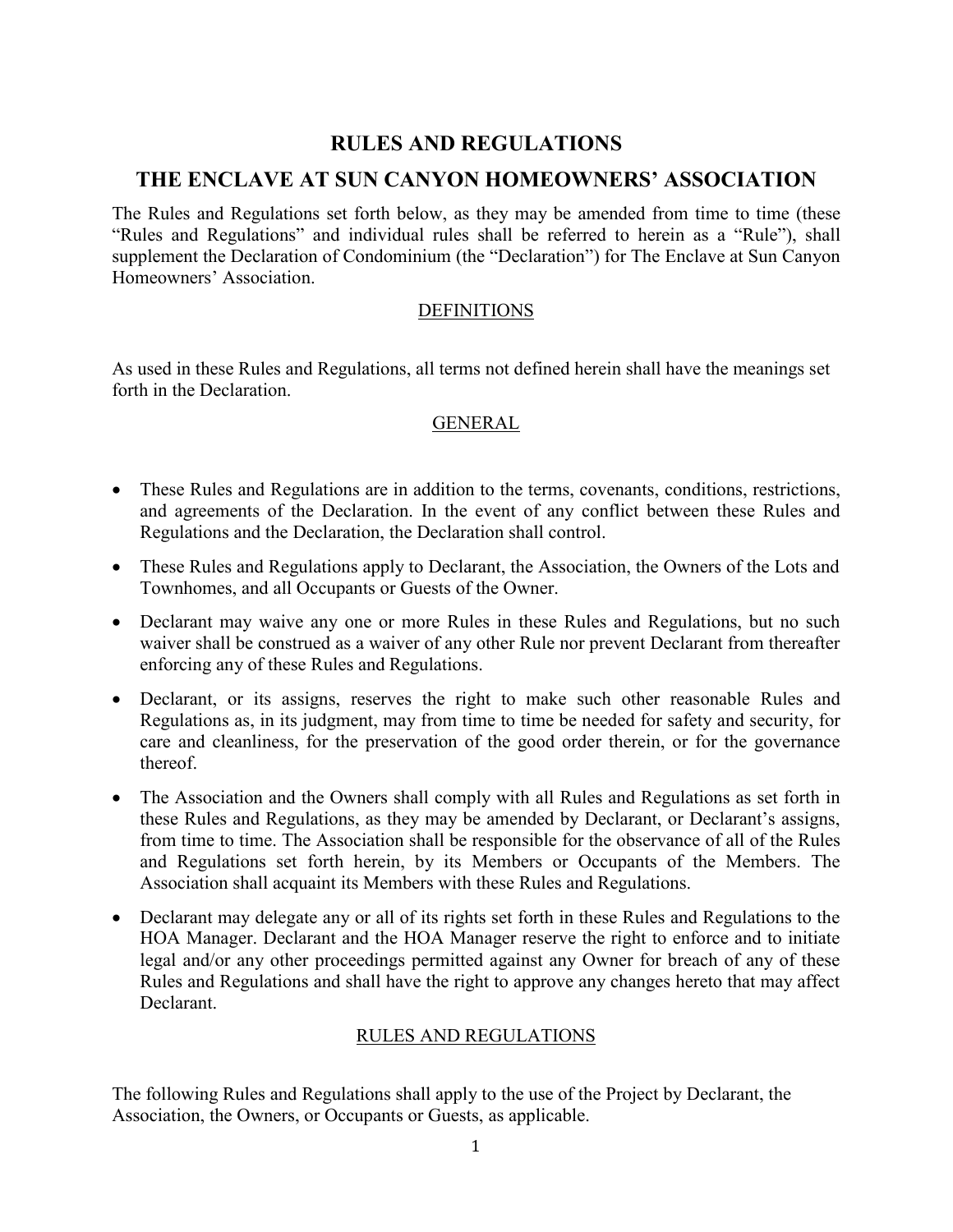# MAINTENANCE OF LOTS/UNITS

- 1. Adjoining Owners shall own a portion of the shared wall lying within the boundaries of their respective Lots and shall have an easement for use and enjoyment. The responsibility for the repair and maintenance of the Shared Wall and the reasonable cost thereof shall be shared equally by the Adjoining Owners.
- 2. Each Owner shall maintain in good and functioning order the Radiant Heat Unit located within such Owner's Unit.
- 3. During the Winter months, all Owners shall leave their Radiant Heat Units "on" such that radiant heat shall be provided to each driveway within the Project on a constant basis during the Winter.
- 4. No Owner shall remove the Radiant Heat Unit from a Unit unless the removal is for the purposes of replacing a non-functioning Radiant Heat Unit. Owner must receive the prior written approval of the Board for the removal or replacement of the Radiant Heat Unit.

# PLANTED ROOFS

- 5. The Association shall be responsible for maintaining the planted roofs. In no event shall any Owner plant any material on or within the Planted Roofs or the Building Planter Areas.
- 6. Owner must provide access to the Association or to the HOA Manager for maintenance purposes.
- 7. No Owner shall access the Planted Roofs at any time unless express written approval is granted by the Board.
- 8. No Owner shall place any type of furniture, fixtures, or equipment on the Planted Roofs.

# **UTILITIES**

- 9. Owners are responsible for paying their individual electric, gas, telephone, internet, water, and sewer expenses for their respective units, as each unit is individually metered for utility expenses.
- 10. Owners will contribute to the HOA budget for utility expenses required for the common areas of the project, based on their allocated interest in the common areas as outlined in the Declaration.

#### ASSESSMENTS/COLLECTION CHARGES

- 11. Owners are required to remit their regular common assessment or special assessment to the HOA Manager by the date established by the Board for the collection of the assessments.
- 12. Any Owner who is delinquent in paying their regular common assessments or special assessments will be charged a collection fee of 10% of the delinquent amount, plus 18% interest per annum until the delinquent amount is paid in its entirety.

#### SIGNS

13. No signs whatsoever shall be erected or maintained on the Property or displayed in any window, with the exception of the signage allowed for in Section 9.1 of the Declaration.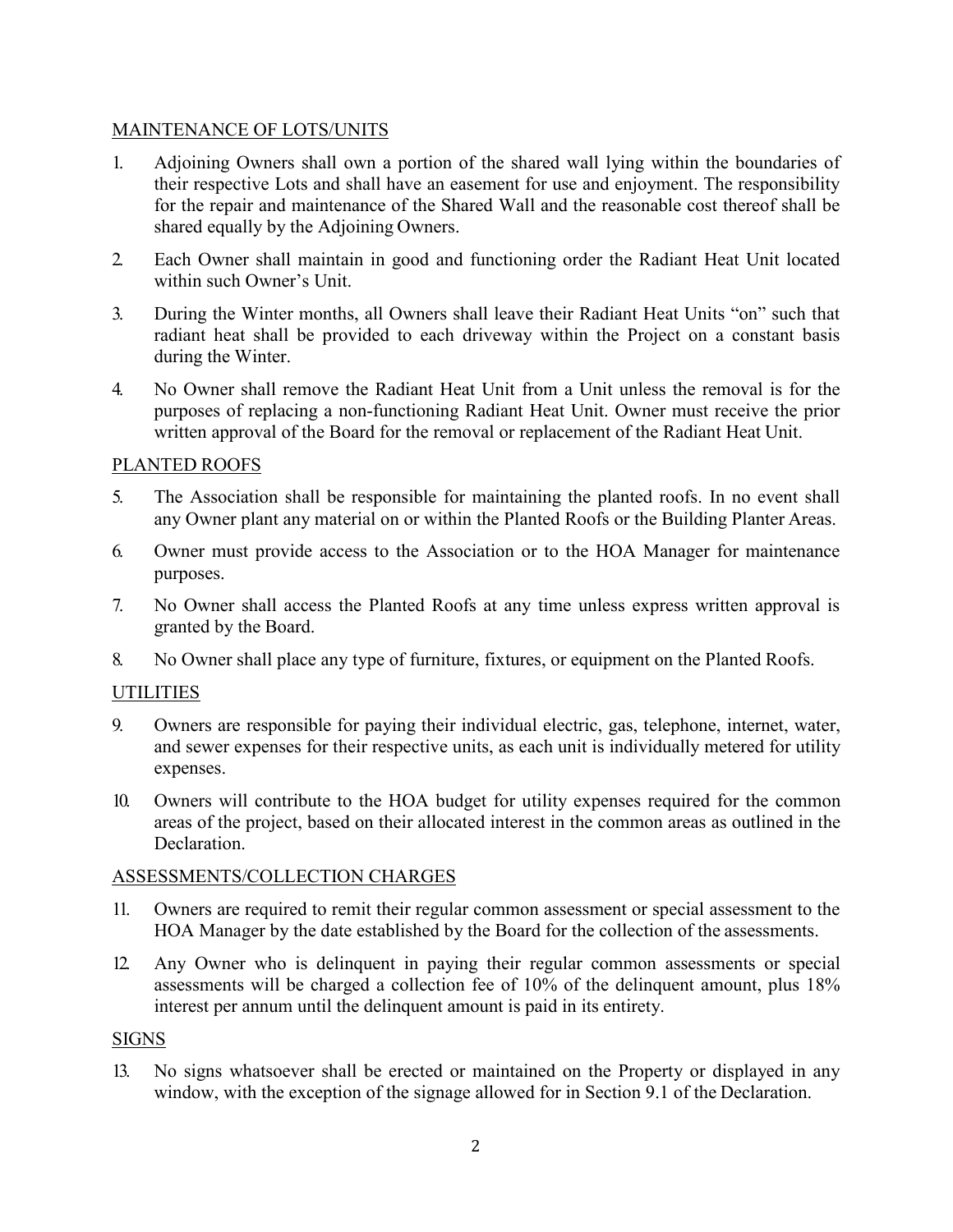# **NUISANCES**

- 14. No noxious or offensive activity shall be carried on at the Project, nor shall any activity which might be or become an annoyance or nuisance to Owners or Occupants be permitted to interfere with their rights of quiet enjoyment or increase the rate of any insurance or decrease the value of the Lots or Townhomes.
- 15. No Owner or Occupant shall engage in any activity within the Project in violation of any law, ordinance, statute, rule or regulation of any local, county, state, or federal body. Quiet time at the Project shall be observed from  $10:00PM - 7:00AM$  every day of the week. Quiet time includes excessive noise caused by, but not limited to, music, parties, conversations, hot tub usage, fireworks, mowing, drilling, hammering, construction, and moving-related noise.

# TEMPORARY STRUCTURES

16. No temporary structures or buildings, including a tent or shack, shall be placed upon the Project unless prior written approval is granted by the Board.

# PARKING

- 17. Owners will be limited to two (2) personal vehicles while in residence.
- 18. Owner vehicles must have the Enclave parking sticker displayed on the inside upper righthand side of the windshield of the driver's side of the vehicle.
- 19. For any Occupants or Guests staying at the Owner's residence, the Enclave parking tag must be placed on the inside of the vehicle hanging from the rear view mirror. The Occupant's or Guest's information must be displayed on the hang tag.
- 20. Owner, Occupant, or Guest vehicles may be parked on the street for day usage.
- 21. Owner, Occupant, or Guest vehicles are allowed a four (4) night maximum to be parked on the street.
- 22. Any vehicle not displaying either the Enclave parking sticker or the Enclave parking tag or any vehicles left in the street beyond the four (4) night maximum allowed will be towed at the Owner's, Occupant's, or Guest's expense.

# EXTERNAL CHANGES/FIXTURES

- 23. No external fixtures, as fully outlined in Section 9.5 of the Declaration, shall be constructed, erected, or maintained on the Lot or Townhome.
- 24. With the exception of the Holiday lighting provided by the Association at the entrance to the Project, no Owner may hang any Holiday lighting on the exterior of their Townhome.
- 25. No radio, stereo, broadcast, or loudspeaker or amplifier units shall be placed on the outside of any Townhome.
- 26. No repairs of any detached machinery, equipment or fixtures, including without limitation, motor vehicles, shall be made at the Project.
- 27. No exterior changes to the Townhomes are allowed whatsoever, without the prior written approval of the Board.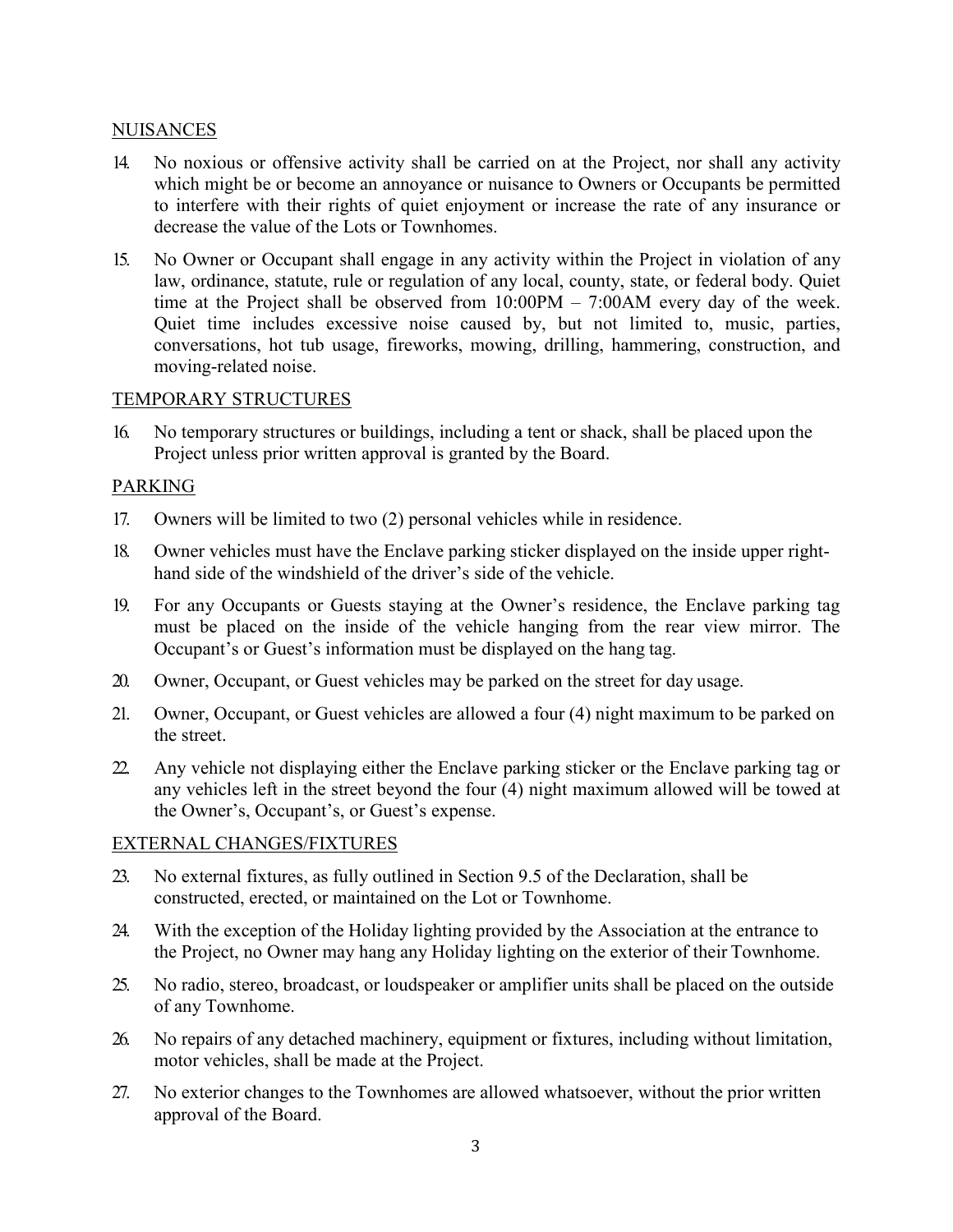# WINDOW COVERS

- 28. Each Townhome shall have window covers, which shall be approved by the Board prior to installation.
- 29. No window shall be covered by paint, foil, sheets, or similar items.
- 30. Owners must comply with the Design Guidelines that have been established.

# EXTERNAL LAUNDERING

31. Owners are prohibited from external laundering and drying of clothing and other items.

### TRASH/DEBRIS

- 32. No Owner shall allow rubbish, debris, or unsightly materials or objects of any kind to accumulate on their Lot.
- 33. Every Tuesday, Republic Waste picks up trash from the trash cans that are provided by the County to the Owner. Each Owner is responsible for placing their gray trash can on the street the night before for trash pickup. Trash cans may not be placed on the street for the next day's pickup prior to 8:00PM on the night before. On the Tuesday of trash pickup, Owners must remove their trash can by 7:00PM from the street and return it to their Townhome.
- 34. Every other Tuesday, Republic Waste picks up recycling from the recycling cans that are provided by the County to the Owner. Each Owner is responsible for placing their blue or brown recycling can on the street the night before for recycling pickup. Recycling cans may not be placed on the street for the next day's pickup prior to 8:00PM on the night before. On the Tuesday of recycling pickup, Owners must remove their recycling can by 7:00PM from the street and return it to their Townhome.
- 35. Trash and recycling cans must be stored in the Owner's garage and may not be placed in any area that is visible to the public.

#### ANIMALS

- 36. No animals, livestock, birds, reptiles, or poultry of any kind shall be raised, bred, or kept in any Unit or upon the Project.
- 37. All pets must be registered with the HOA.
- 38. Owners are permitted up to two (2) domestic cats and two (2) domestic dogs. There is no charge for the first dog, a second dog requires a fee of \$50.00 a month.
- 39. Any other household pets require the written approval by the Board.

#### RENTING OF UNITS

- 40. There shall be no nightly or Short-Term Rentals of Townhomes.
- 41. Nightly Rentals are defined as single night rentals of any Townhome.
- 42. Short-Term Rentals are defined as any rentals less than three (3) consecutive nights.